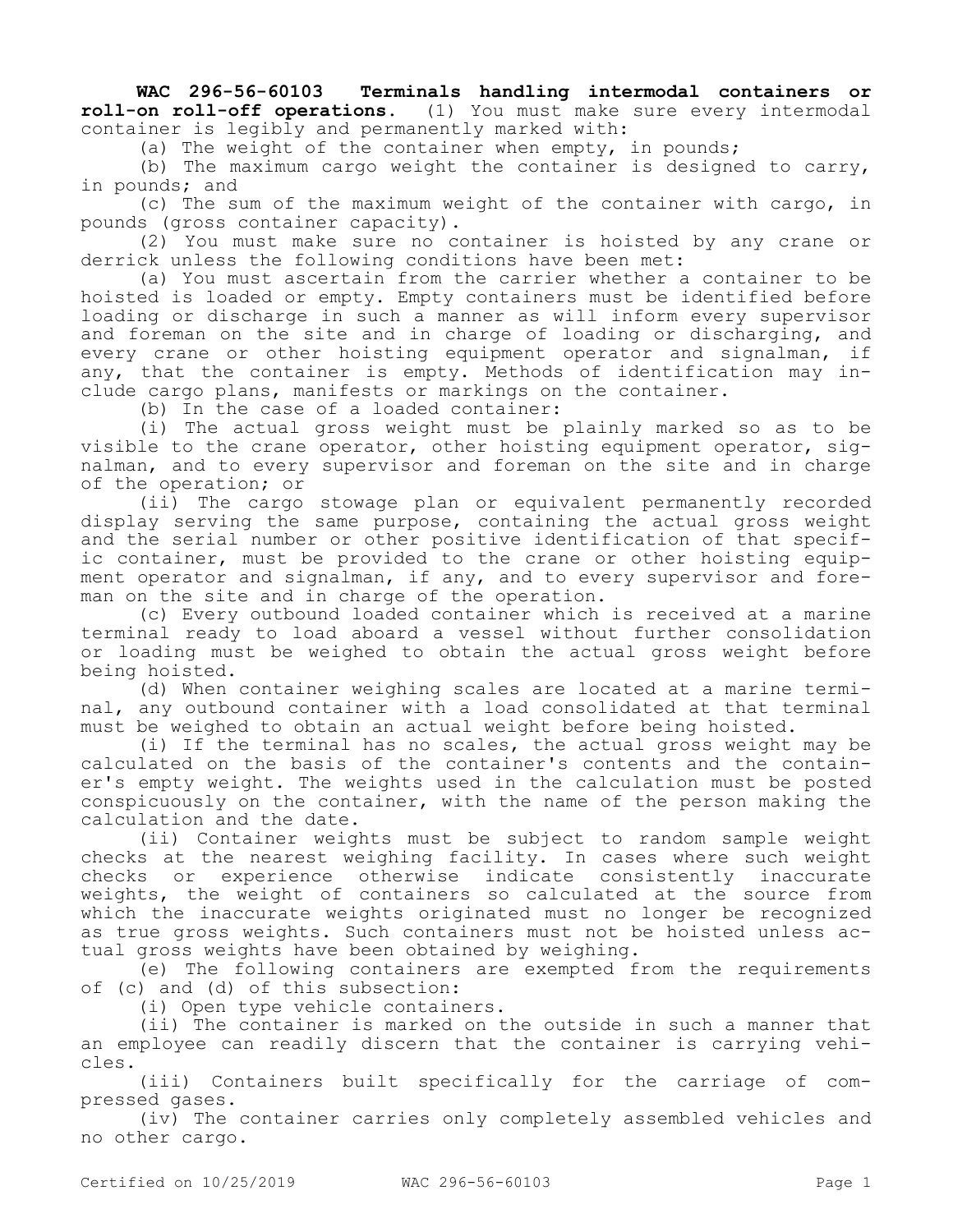(v) The vehicles were loaded into the container at the marine terminal.

(f) The weight of loaded inbound containers from foreign ports must be determined by weighing or by the method of calculation described in (d)(ii) of this subsection or by shipping documents.

(g) Any scale used within Washington state to weigh containers for the purpose of the requirements of this section must meet the accuracy standards of the state or local public authority in which the scale is located.

(3) You must make sure no container is hoisted if its actual gross weight exceeds the weight marked as required in subsection (1)(c) of this section, or if it exceeds the capacity of the crane or other hoisting device intended to be used.

(4) You must make sure there are marked or designated areas set aside within a container or roll-on roll-off terminal for passage of employees to and from active cargo transfer points, except where you provide transportation to and from those points.

(5) You must direct employees to stay clear of the area beneath a suspended container. Employees must stay clear of the area beneath a suspended container.

(6) You must make sure each employee working in the immediate area of container handling equipment or in the terminal's traffic lanes wears a high visibility vest (or equivalent protection).

Note to subsection (6) of this section: High visibility vests or equivalent protection means high visibility/retroreflective materials which are intended to provide conspicuity of the user by day through the use of high visibility (fluorescent) material and in the dark by vehicle headlights through the use of retroreflective material. The minimum area of material for a vest or equivalent protection is .5m(2) (760 in.(2)) for fluorescent (background) material and .13m(2)(197 in. (2)) for retroreflective material. Vests or equivalent protection, such as high visibility/retro-reflective coveralls, that are available for industrial use, may also be acceptable.

(7) You must make sure containers are handled using lifting fittings or other arrangements suitable and intended for the purposes as set forth in (a) and (c) of this subsection, unless when damage to an intermodal container makes special means of handling necessary.

(a) Loaded intermodal containers of twenty feet (6.1 m) or more in length must be hoisted as follows:

(i) When hoisting by the top fittings, the lifting forces must be applied vertically from at least four top fittings or by means which will safely lift the container without damage. The lifting fittings provided must be used.

(A) The container being lifted is an ISO closed box container;

(B) The condition of the box is sound;

(C) The speed of hoisting and lowering is moderated when heavily ladened containers are encountered;

(D) The lift angle is at eighty to ninety degrees;

(E) The distance between the lifting beam and the load is at least eight feet and 2.4 inches (2.5 m); and

(F) The length of the spreader beam is at least 16.3 feet (5 m) for a twenty-foot container, and at least 36.4 feet (11.1 m) for a forty-foot container.

(ii) If hoisted from bottom fittings, the hoisting connections must bear on the fittings only, making no other contact with the container. The angles of the four bridle legs must not be less than thirty degrees to the horizontal in the case of forty foot (12.2 m) con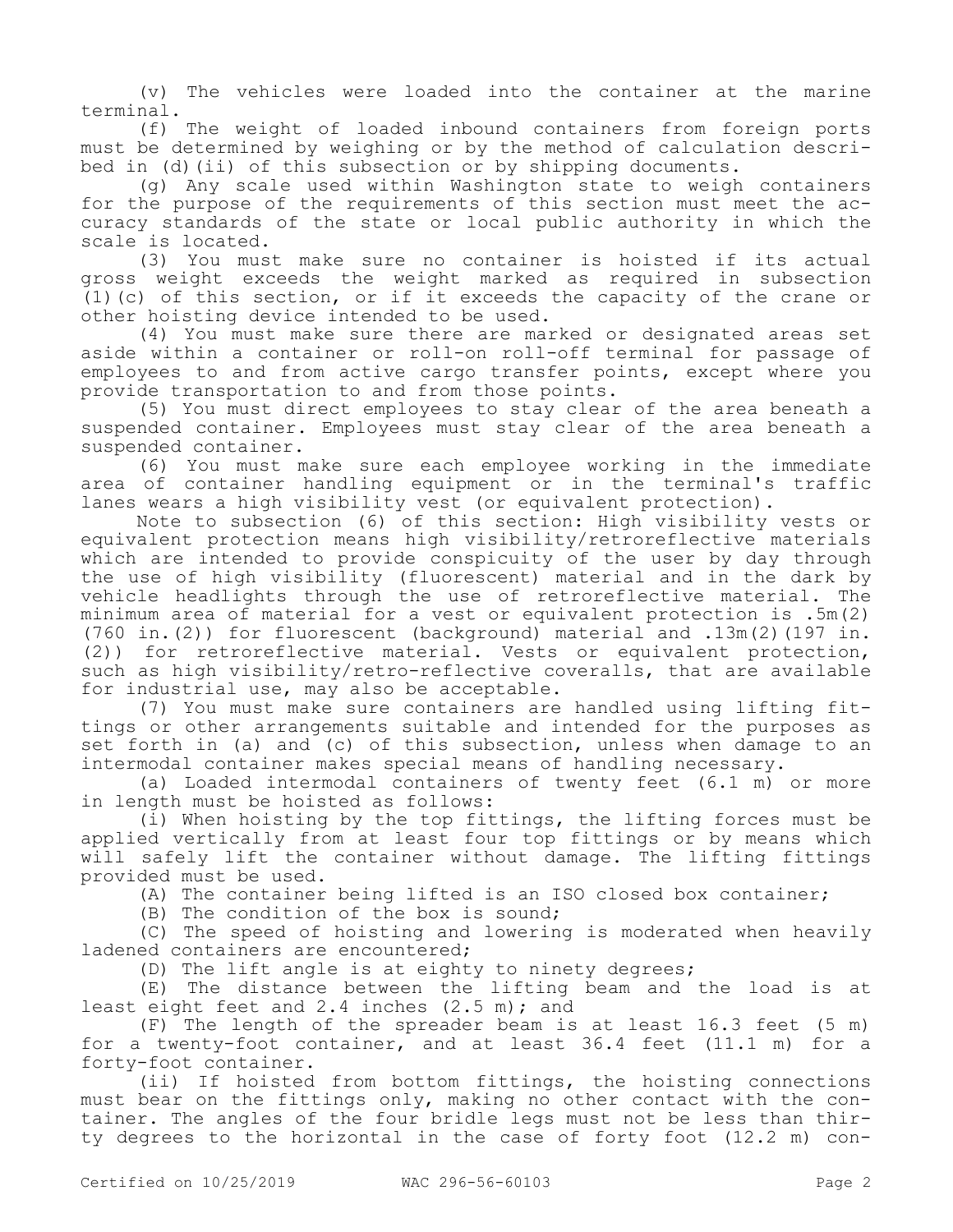tainers, thirty-seven degrees in the case of thirty foot (9.1 m) containers, or forty-five degrees in the case of twenty foot (6.1 m) containers.

(iii) Lifting containers by fork lift trucks or by grappling arms from above or from one side may be done only if the container is designed for this type of handling.

(b) Other means of hoisting may be used only if the containers and hoisting means are designed for such use.

(c) When using intermodal container spreaders that employ lanyards for activation of load disengagement, all possible precautions must be taken to prevent accidental release of the load. Intermodal container spreader twistlock systems must be designed and used so that a suspended load cannot accidentally be released.

(d) Flat bed trucks or container chassis used to move intermodal containers must be equipped with pins, flanges, or other means to prevent the container from shifting.

(e) Flat bed, low boy trailers (mafis) and other similar equipment used to transport containers must be marked with their cargo capacities and must not be overloaded.

(f) Each tractor must have all brake air lines connected when pulling trailers equipped with air brakes and must have the brakes tested before commencing operations.

(8) You must inspect intermodal containers for defects in structural members or fittings before handling. Any intermodal container found to be unsafe must be identified as such, promptly removed from service and repaired before being returned to service.

(9) You must make sure containers are not hoisted unless all engaged chassis twist locks are released.

(10) You must meet the following requirements for operations involving the lifting of two or more intermodal containers by the top container, also known as vertical tandem lifts (VTLs).

(a) Each employee involved in VTL operations must be trained and competent in the safety-related work practices, safety procedures, and other requirements in this section that pertain to their respective job assignments.

(b) No more than two intermodal containers may be lifted in a VTL.

(c) Before the lift begins, you must ensure that the two containers lifted as part of a VTL are empty.

Note: The lift begins immediately following the end of the prelift required by subsection (10)(c) of this section. Thus, the weight may be determined during the prelift using a load indicating device meeting WAC 296-56-60085 (1)(a) on the crane being used to the lift the VTL.

(d) The lift must be performed using either a shore-based container gantry crane or another type of crane that:

(i) Has the precision control necessary to restrain unintended rotation of the containers about any axis;

(ii) Is capable of handling the load volume and wind sail potential of VTLs; and

(iii) Is specifically designed to handle containers.

(e) You must ensure that the crane operator pauses the lift when the vertically coupled containers have just been lifted above the supporting surface to assure that each interbox connector is properly engaged.

(f) Containers below deck may not be handled as a VTL.

(g) VTL operations may not be conducted when the wind speed exceeds the lesser of:

(i) Fifty-five km/h (thirty-four mph or thirty knots); or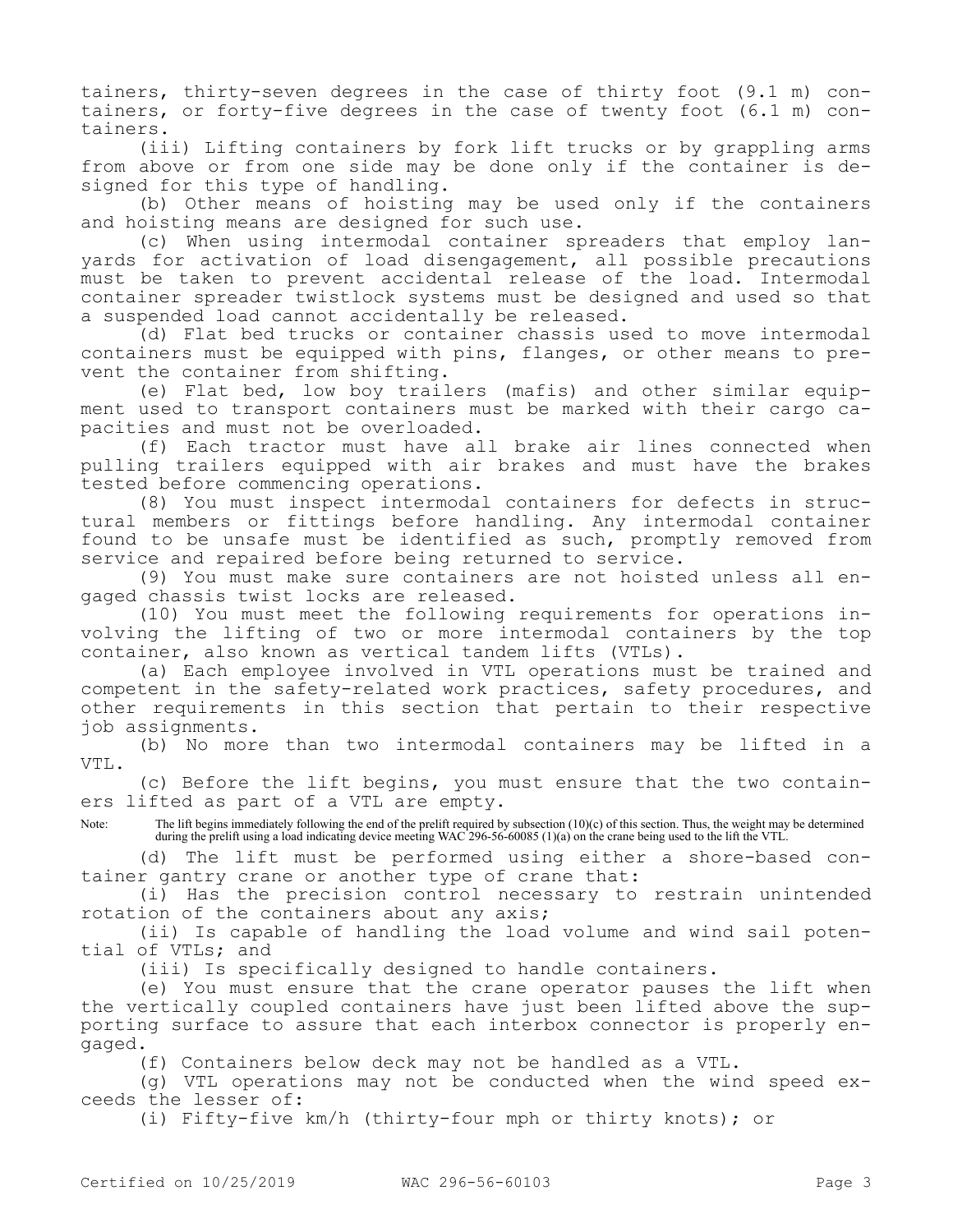(ii) The crane manufacturer's recommendation for maximum wind speed.

(h) You must ensure that each interbox connector used in a VTL operation:

(i) Automatically locks into corner castings on containers but only unlocks manually (manual twistlocks or latchlocks are not permitted);

(ii) Is designed to indicate whether it is locked or unlocked when fitted into a corner casting;

(iii) Locks and releases in an identical direction and manner as all other interbox connectors in the VTL;

(iv) Has been tested and certificated by a competent authority of this chapter (for interbox connectors that are a part of a vessel's gear) or WAC 296-56-60093 (for other interbox connectors):

(A) As having a load-bearing surface area of eight hundred mm\two\ when connected to a corner casting with an opening that is sixty-five mm wide; and

(B) As having a safe working load of ninety-eight kN (ten thousand kg) with a safety factor of five when the load is applied by means of two corner castings with openings that are sixty-five mm wide or equivalent devices;

(v) Has a certificate that is available for inspection and that attests that the interbox connector meets the strength criteria given in(h)(iv) of this subsection; and

(vi) Is clearly and durably marked with its safe working load for lifting and an identifying number or mark that will enable it to be associated with its test certificate.

(i) Reserved.

(j) You must ensure that each container and interbox connector used in a VTL and each corner casting to which a connector will be coupled is inspected immediately before use in the VTL.

(i) Each employee performing the inspection must be capable of detecting defects or weaknesses and be able to assess their importance in relation to the safety of VTL operations.

(ii) The inspection of each interbox connector must include: A visual examination for obvious structural defects, such as cracks, a check of its physical operation to determine that the lock is fully functional with adequate spring tension on each head; and a check for excessive corrosion and deterioration.

(iii) The inspection of each container and each of its corner castings must include: A visual examination for obvious structural defects, such as cracks, a check for excessive corrosion and deterioration; and a visual examination to ensure that the opening to which an interbox connector will be connected has not been enlarged, that the welds are in good condition, and that it is free from ice, mud, or other debris.

(iv) You must establish a system to ensure that each defective or damaged interbox connector is removed from service.

(v) An interbox connector that has been found to be defective or damaged must be removed from service and may not be used in VTL operations until repaired.

(vi) A container with a corner casting that exhibits any of the problems listed in (j)(iii) of this subsection may not be lifted in a VTL.

(k) No platform container may be lifted as part of a VTL unit.

(11) You must meet the following requirements for transporting vertically coupled containers: